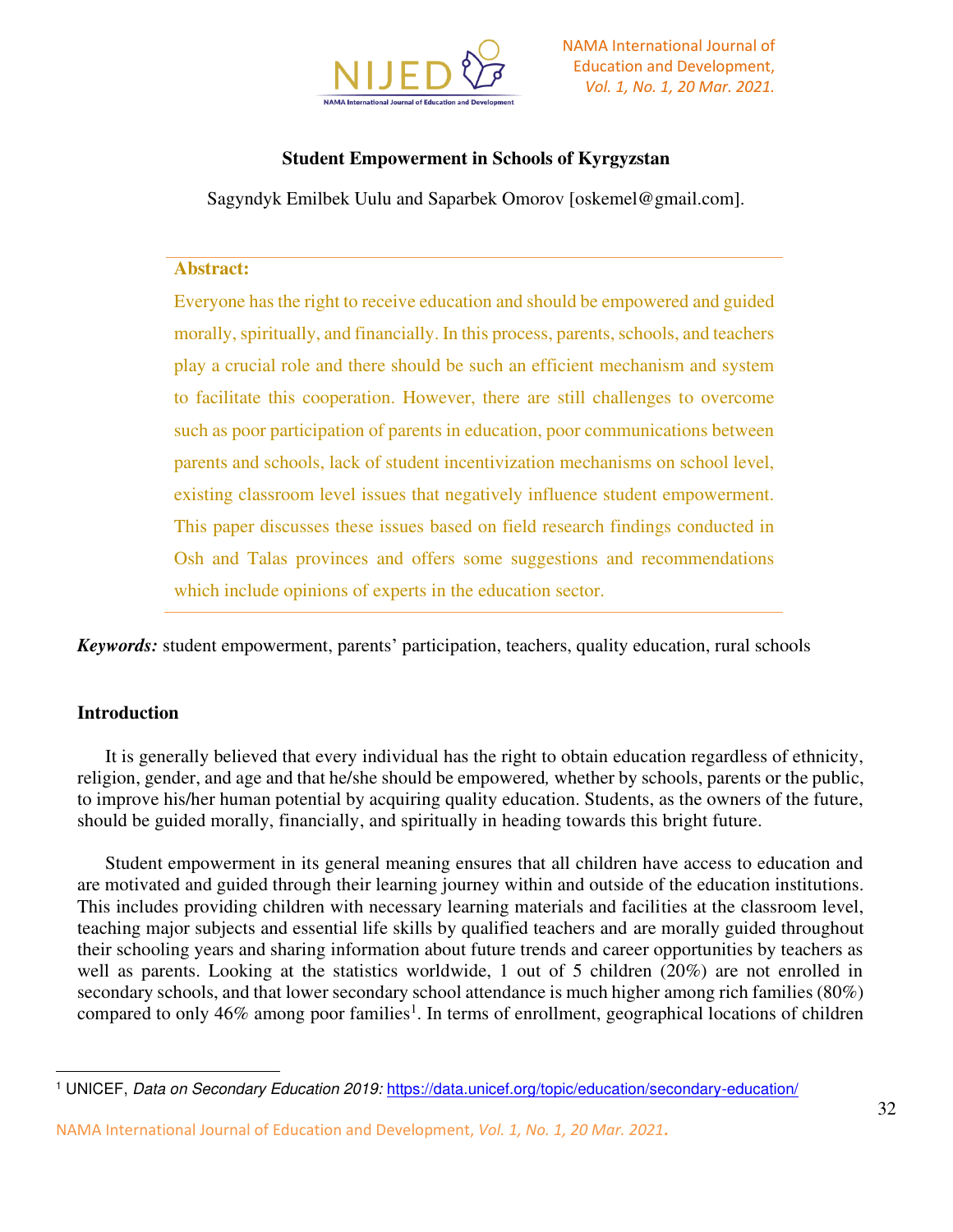

play a role too in which rural children are less likely to attend school than their urban counterparts due to factors such as poverty and lack of student empowerment mechanisms.

The National Strategy of Education Improvement of the Ministry of Education of Kyrgyzstan for  $2021-2040<sup>2</sup>$  has strategic goals to empower youth with a greater focus on girls as well as children with disability to acquire necessary education. This is planned to be achieved by improving the current education system and using modern ICT instruments and innovative psycho-pedagogical approaches. Moreover, the Ministry of Education and/or any other implementing agencies need to take into consideration the following key aspects of student empowerment while designing and implementing programs/projects directed towards student empowerment:

- *Child guidance* morale, motivation, and discipline of students as well as teachers to ensure that students are morally well prepared and have access to information about tendencies and opportunities in education and further career steps. Students should know what and why they are studying and that cooperation between schools and parents is important in working together to strengthen students' moral values and perspectives on education.
- *Accessibility of education* students need to have access to proper education before obtaining a job and starting a career. For that, education policies need to include a commitment of a "no child left behind" climate so that education is economically and morally accessible to all.
- *Improved quality of education* Kyrgyzstan still ranks low in quality of education worldwide and this could be due to its under improved education system and lack of qualified teaching staff. According to research conducted in 2015, only 30% of graduated young specialists obtained employment which is associated with low-quality education in schools as well as in higher education institutions (Ya.kg, 2015). Student empowerment cannot be achieved without quality education.

The purpose of this paper was to examine the level of student empowerment in Kyrgyzstan and identify the roles of stakeholders concerning student empowerment. Specifically, the paper explored the following concerns:

- What is the level of morale and incentives of students to obtain an education? What could motivate students more?
- What is the level of participation of parents in student empowerment?
- Do the school system and program respond to students' needs and the needs of the job industry in general?

<sup>&</sup>lt;sup>2</sup> National Strategy of Improving Education Sector for 2021-2040: [https://edu.gov.kg/ru/about/obcuzhdeniya/,](https://edu.gov.kg/ru/about/obcuzhdeniya/) Ministry of Education and Science, Bishkek 2019.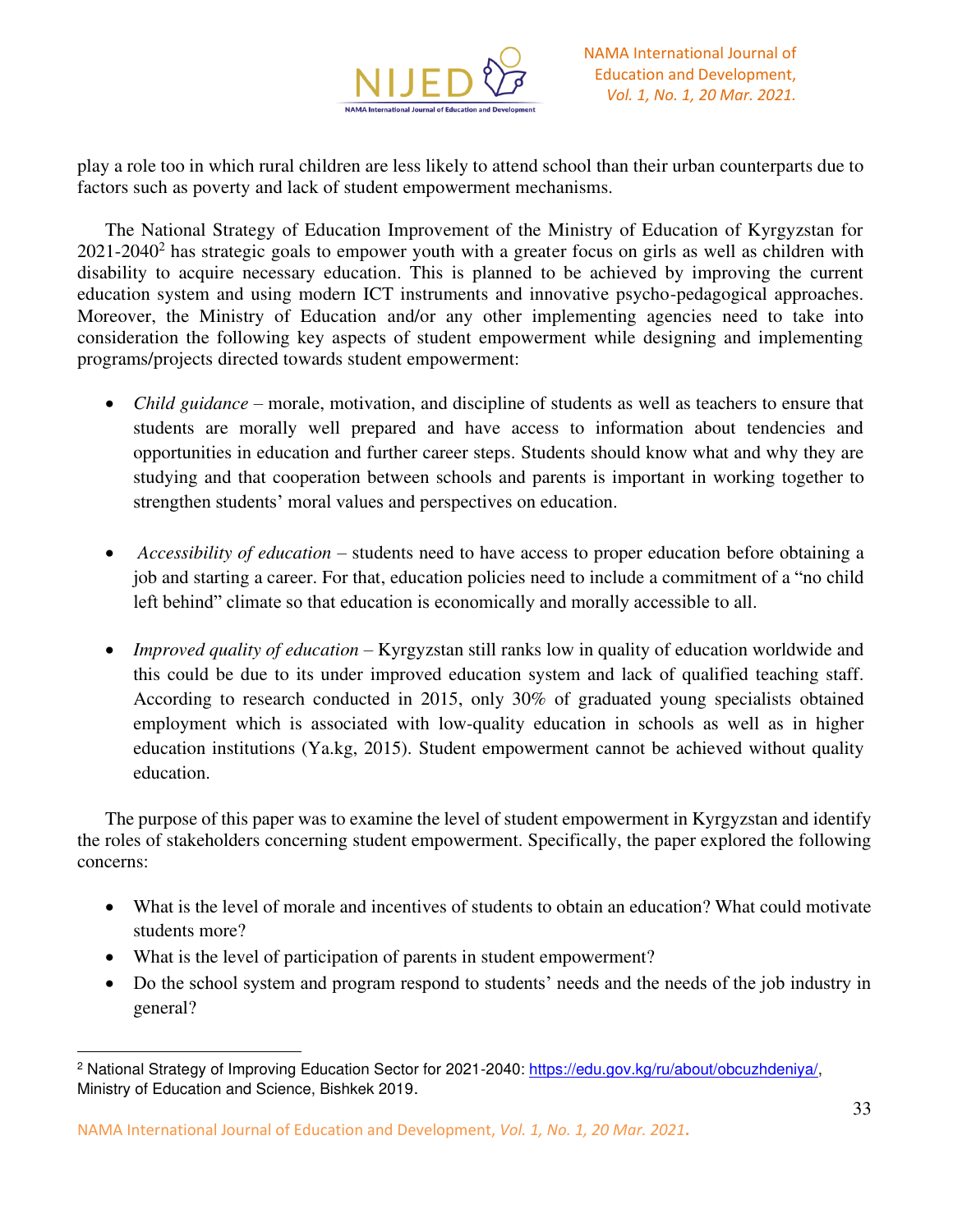

## **Methods**

 Field research was conducted to understand to what extent students are empowered, what mechanisms are in place to incentivize students for learning, what are the challenges and the pushback factors that could be addressed involving the following data collection approaches.

- Survey of school leadership, teaching staff, and parents using a questionnaire
- In-depth interviews with three experts in the education sector; one local expert with more than 10 years of experience, and an international expert from Tanzania, a C4C consultant, who also has very rich experience on systemic issues of schools.
- Focus group discussions involving students in grades of 9-11 in selected schools.

The field research was conducted in 19 schools in the Osh and Talas provinces which represent the southern and northern parts of Kyrgyzstan, respectively. Data were collected from 19 school leaders, 185 teachers, 53 classes of 9-11 grades with about 15-20 children in each class as well as selected parents.

## **Selection of Schools**

To capture the overall situation in student empowerment in schools, the following categories of schools were selected to represent the diverse settings and characteristics of schools in the Osh and Talas provinces.

- Three suburban schools, 16 rural schools.
- Of the 16 rural schools, four are remote highland schools located at more than 1500 m above sea level and far from the town centre, where living conditions are harsh, infrastructure is poor and vulnerable to natural disasters such as earthquakes, flood, and mudflows.
- Three gymnasium schools which normally accept students from  $5<sup>th</sup>$  grade through competition and educate them till  $11<sup>th</sup>$  grade. The remaining 16 are typical public schools.
- Two Uzbek & two Russian-language based schools, where subjects are taught mainly in these two languages.
- One 9 year-school, whose graduates either choose to continue in another school or a vocational school or decide to migrate to seek employment.

## **Results and Discussion**

## *Students morale and motivation*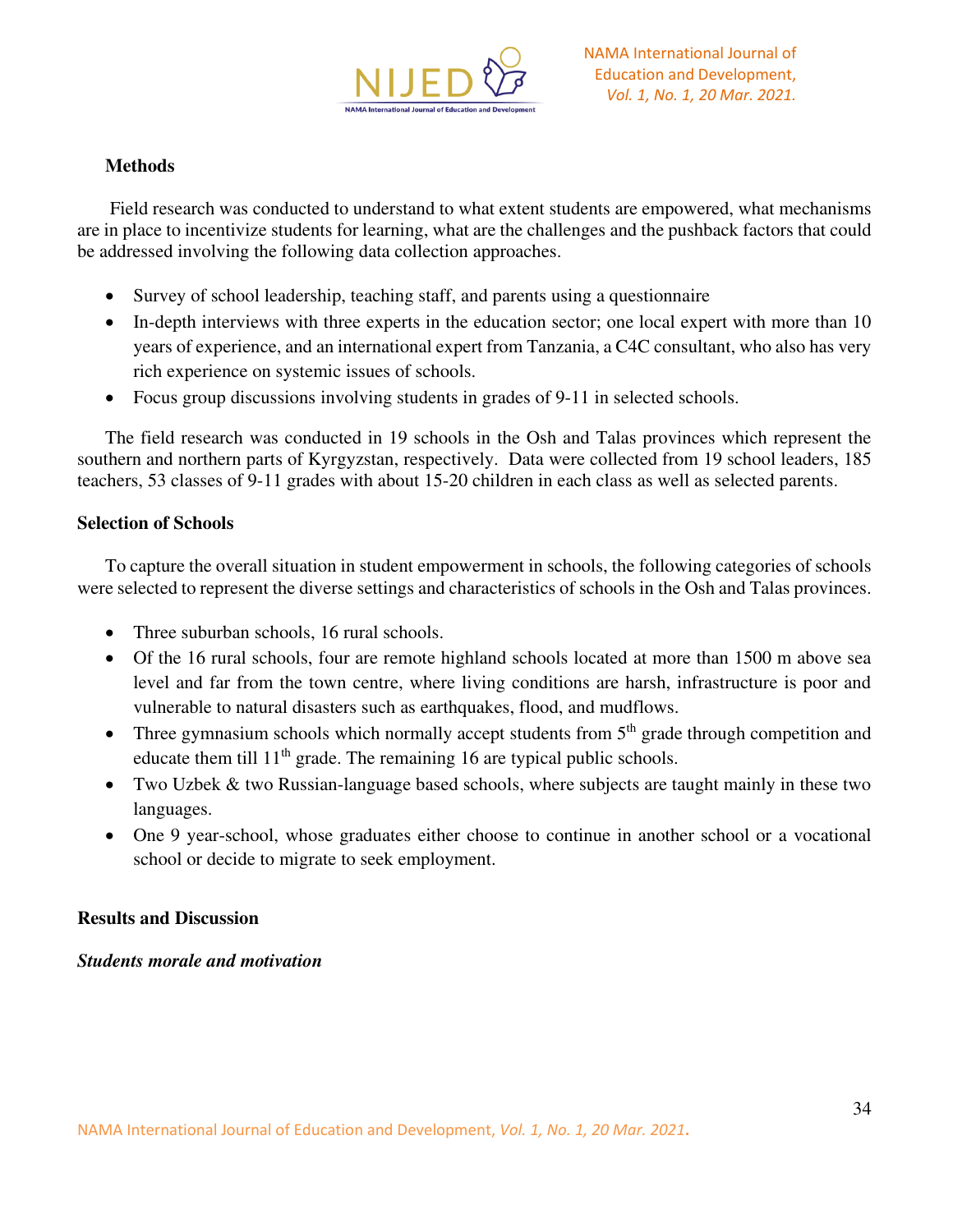

Seventeen of 19 school principals responded that school children at their schools are quite motivated and display a learning culture. According to these school principals, students are always willing to take additional classes, which aim to prepare them for national examinations and that teachers follow education standards while teaching. The two principals who said students have low motivation think that students of the current time easily get distracted by gadgets and computer games. Looking at various studies and experiences of other development agencies, it can be observed that there can be several triggers for distinctions between students who are much more motivated and perform well in comparison with those who are not. One of the factors leading to better performance is the students' early childhood background before entering school. For instance, the research revealed that 95% of respondents



Figure 1: Students motivation and learning culture

(school leaders and teachers) stated that early childhood education has a great impact on children's education. The students who have a pre-school educational background and have learned to read before going to school outperform those who have not (MSDSP KG, 2018). Reading for and with children at preschool ages as another technique of child empowerment, helps to develop children's critical thinking and communication skills as well as language literacy. In addition, it contributes to improving parent-children relationships and communication (MSDSP KG, 2018). In reading for children, parents' participation is crucial as it is part of their obligation as parents in their respective household settings. All respondents from Russian medium schools represented in both target regions, Osh and Talas, praised their education system and standards and teachers for their students' performance being much higher than schools in rural, mountainous, and Kyrgyz medium schools. Furthermore, two of the 19 schools have the services of Peace Corps<sup>3</sup> volunteers teaching English which provided an additional booster that triggers students to be quite motivated to study.

Regardless of the level of motivation, school students have chosen the five most preferred professions which they believe can promise a brighter future for them:

- Doctor
- Teacher
- Computer programmer/IT expert
- Lawyer
- Translator

<sup>&</sup>lt;sup>3</sup> Peace Corps in the Kyrgyz Republic:<https://www.peacecorps.gov/kyrgyz-republic/>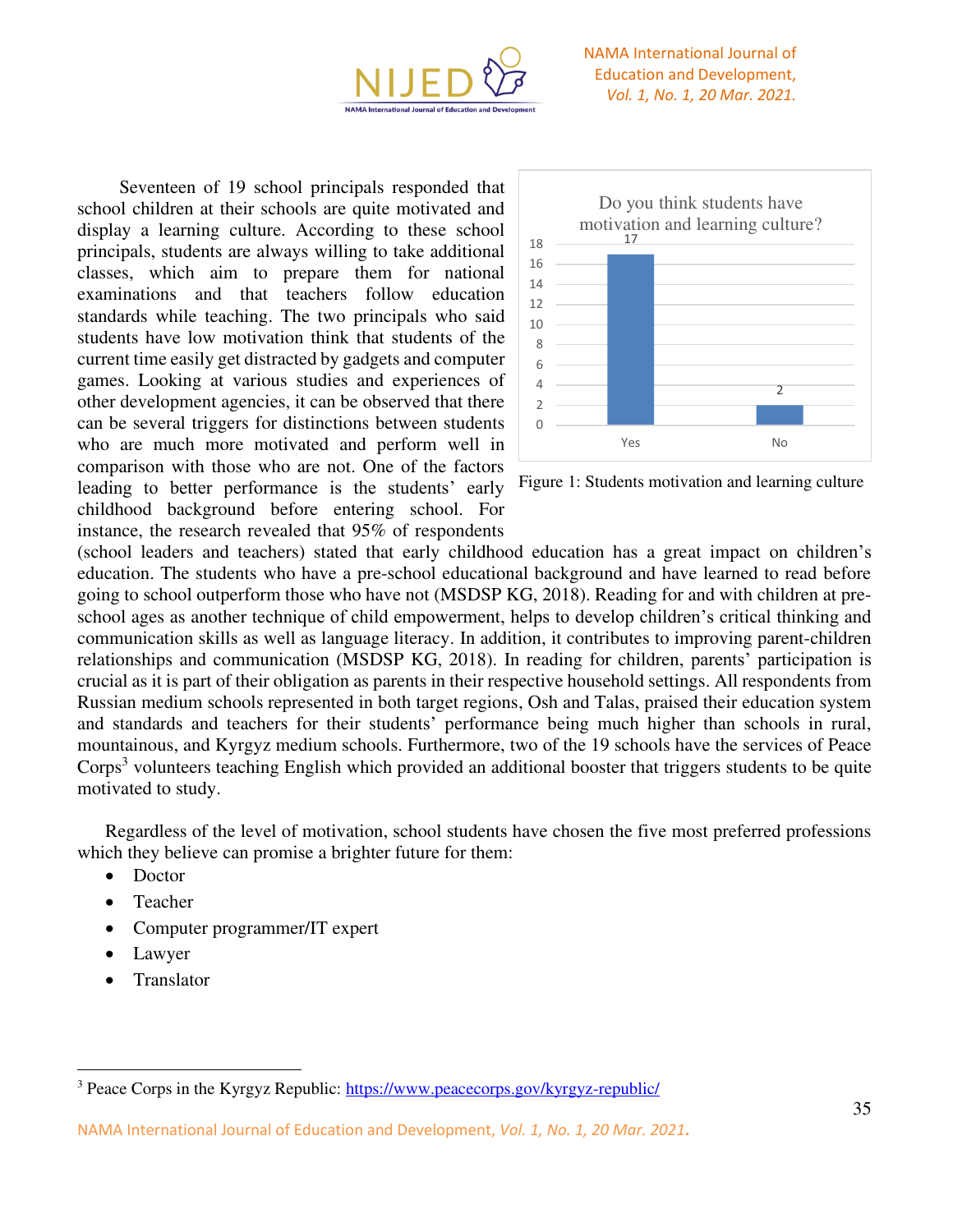

However, slightly more than half of the interviewed school students, mostly from Osh (57%), do not think that their schools are fully capable of preparing or training them for a good career in their adult life after school (Figure 2). They believe that they additionally have to study both inside and outside the school to gain the necessary skills to be able to compete in the job industry or to obtain higher education.



In addition to this, students were found to have poor access to information about career development. Over 60% of students from both oblasts reported that they need career information and guidance whilst studying at school. The majority of schools, especially rural schools are limited to teaching only standard subjects and do not focus on providing necessary skills and career education.

Most students are not clear about their future after graduating from school and they mentioned that schools are missing the following:

- Additional courses in foreign languages.
- Practical courses of labs and handicraft for girls and boys as they are being limited with theory only.
- ICT tools especially modern computers with access to the internet for use in classrooms.

Students also mentioned that extracurricular activities which could motivate going to school and making learning more fun and interesting are lacking in their schools. The main types of societies or student clubs that the school children wish to participate in include:

- Debate clubs for senior grades.
- Intellectual clubs such as quiz classes.
- Healthcare clubs to promote 'healthy school' campaign among students.
- Music, arts, and dance societies.
- Union of history subject students with practical excursions to historical sites.

## *Parents' participation*

The study revealed that parents have a general understanding of the importance of their role and support in children's education. Parents are involved in their children's education in various ways; they provide moral and financial support and even help with children's homework (Figure 3).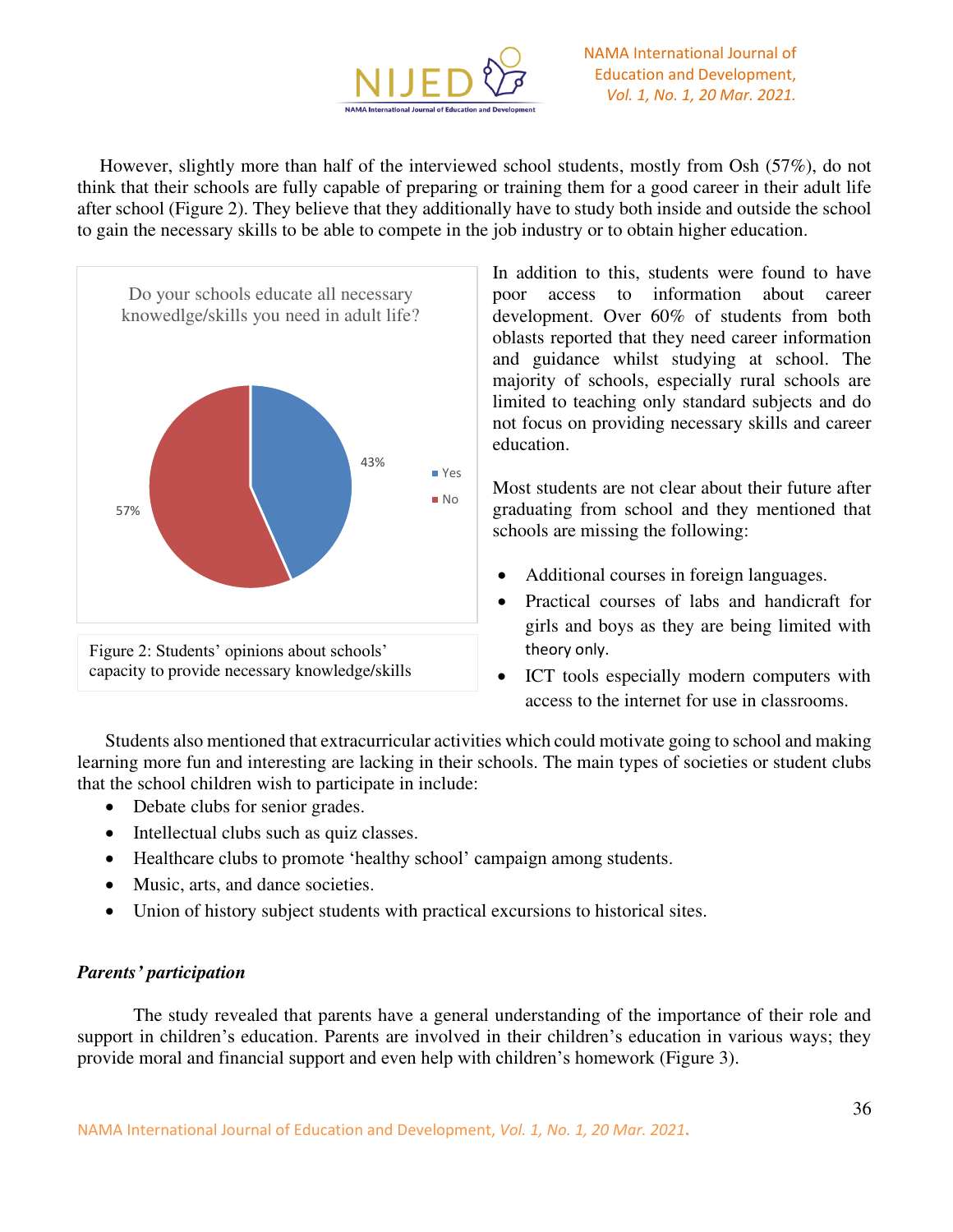



Figure 3: Parental support in children's education

Parents understand and believe that 'going to school' is important for their children. The majority of the respondents strongly want their children to continue obtaining higher education upon graduating from school. Only 1% of the respondents wanted their children to migrate to Russia or any other foreign country for employment purposes rather than receiving education (Figure 4). However, interviewed parents believe that schools are lacking facilities necessary to help empower and provide the best education for their children which include:

- Lack of cameras in classrooms which can ensure transparency and increase accountability of teachers to parents.
- Lack of ICT facilities, up-to-date textbooks, and other necessary resources especially in rural schools.
- Poor conditions in schools throughout the country such as lack of access to clean water and outdoor toilets which can cause infectious diseases among children.
- Lack of qualified teachers on all subjects especially foreign language educators including Russian and English.
- Insufficient practical sessions, laboratory or fieldwork to accompany theoretical classes.
- The large teacher-student ratio in grades/classes with 25-30 students per class especially in urban schools.

Nevertheless, both the interviewed education experts (local and international) provided contradicting views for parents' involvement in their children's education. They thought that parents do not communicate with schools and participate in children's education because of poverty and that they are busy working to earn a living for the family or they do not see the importance of their involvement or feel they are not competent in issues of student empowerment.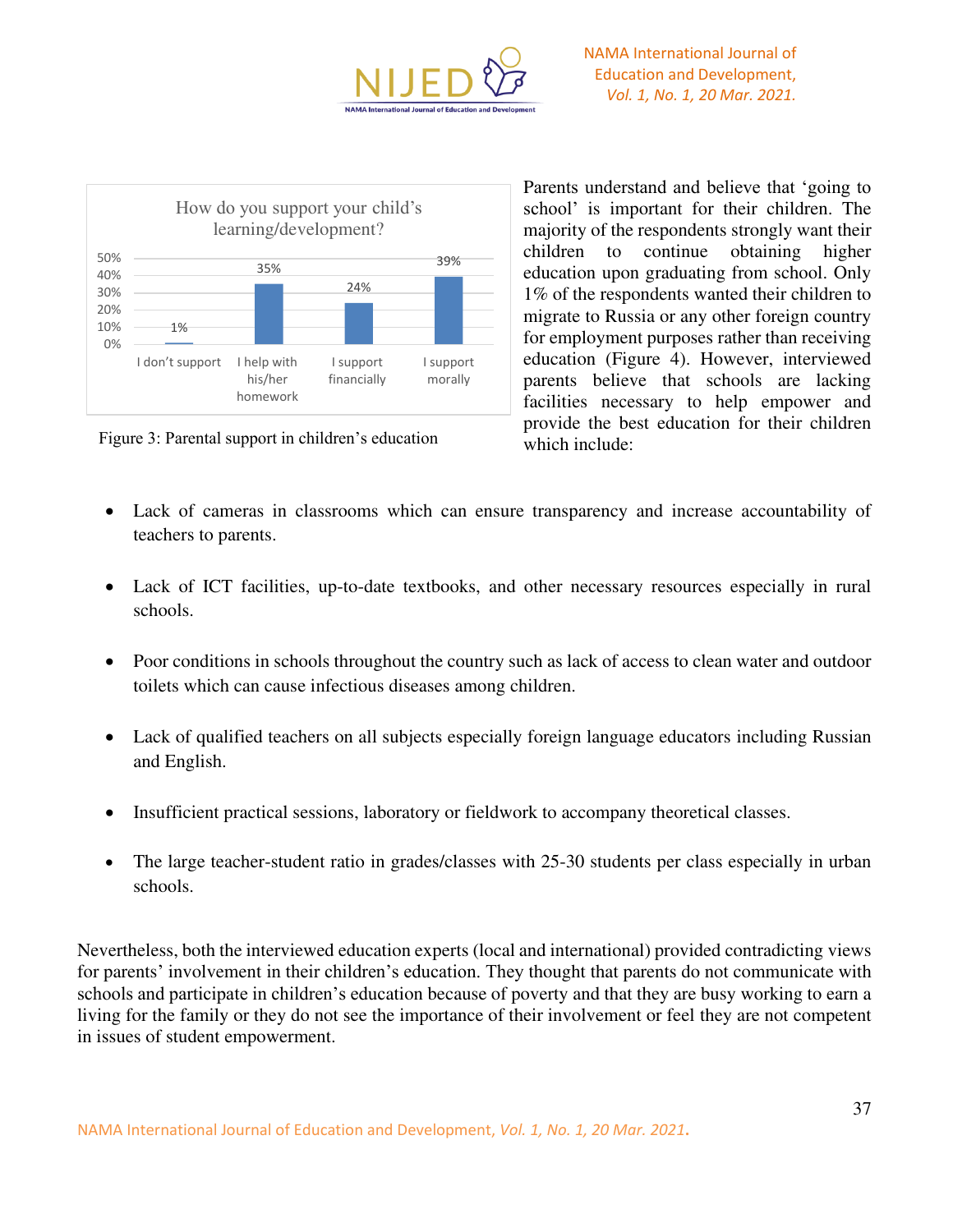



Figure 4: Parents' preferences for their children

The international expert also added that parents lack confidence and trust in schools' commitment and capacity. Another similar research noted that parents as well as the community believe that educating kids is the direct responsibility and only the job of teachers and thus, they avoid helping teachers (Kurmanbaeva & Chynybekova, 2018). Therefore, they have high expectations from teachers/schools instead of perceiving student empowerment as a joint task of all stakeholders including parents.

In terms of communications with schools, 44% of parents reported they attend various schools' events once a month while 26% said they attend every quarter, with very few (18%) are quite active by interacting with schools weekly. Parents from very rural/mountainous areas rarely attend such events for children due to their involvement in daily household activities and simply because of a lack of understanding of their roles. Moreover, communication with parents is still a challenge for the majority of schools in rural areas, where schools think that parents do not understand their roles to support children's education. Rural schools reported that parents are reluctant about engaging in their children's education such as help in reading for/with children, talking and asking how they are doing in school and what problems are being faced (Kurmanbaeva & Chynybekova, 2018).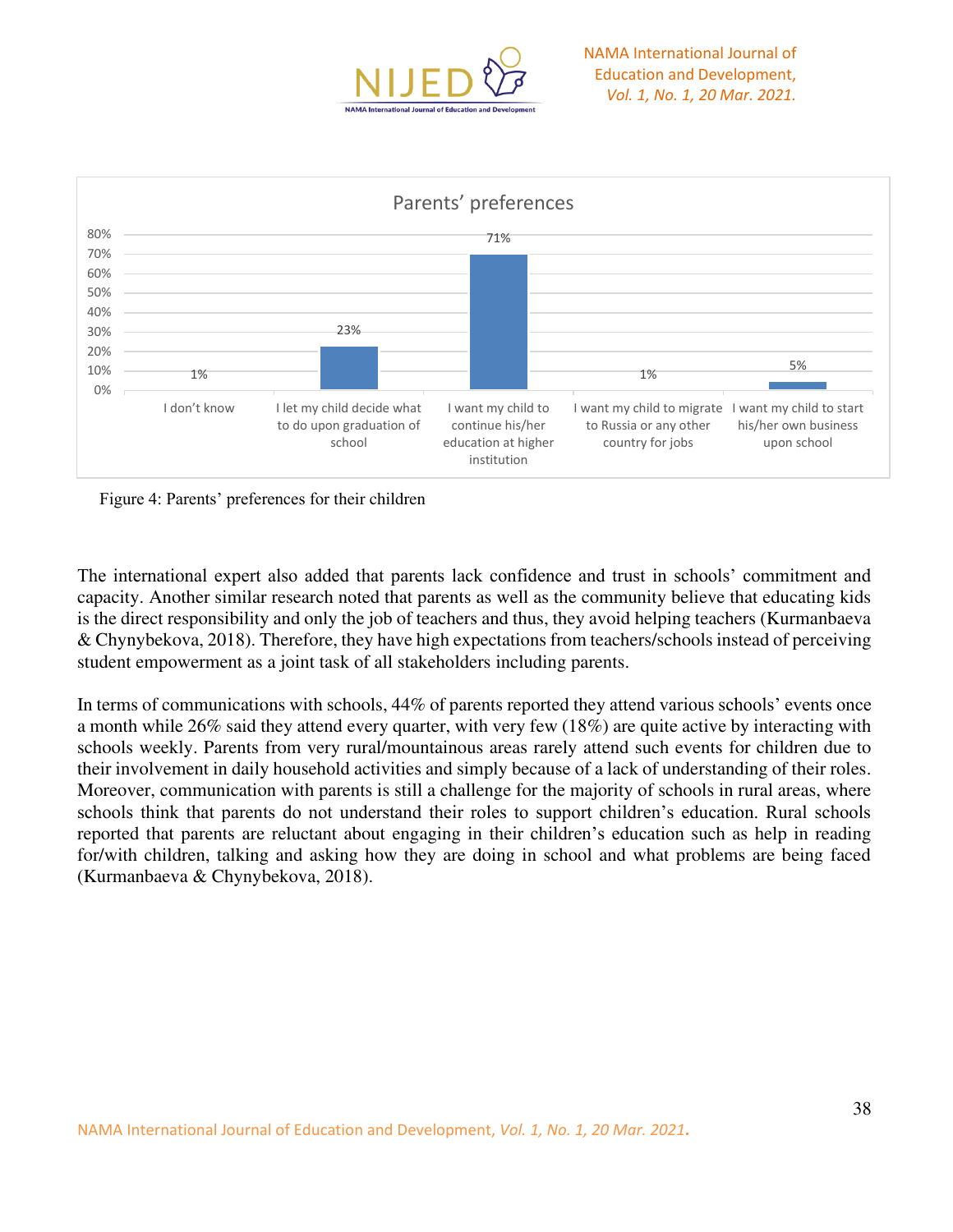





An independent education expert with more than 10 years of experience also criticized schools' education strategies, which could have been more responsive and relevant to the current and future economy.

> *Teaching in our schools is tied with the curriculum. Children study the subjects some of which they won't need after school at all. Most of the time in school is spent on the academic knowledge and skills. Children often leave schools without the skills that might help them live further, like communication, decision making, prioritizing, setting the goal, make a plan to achieve that goal, speak in a public, express his/her ideas, present to others, choose the right career.*

> > *Mrs. J.Mamytova, a local education expert*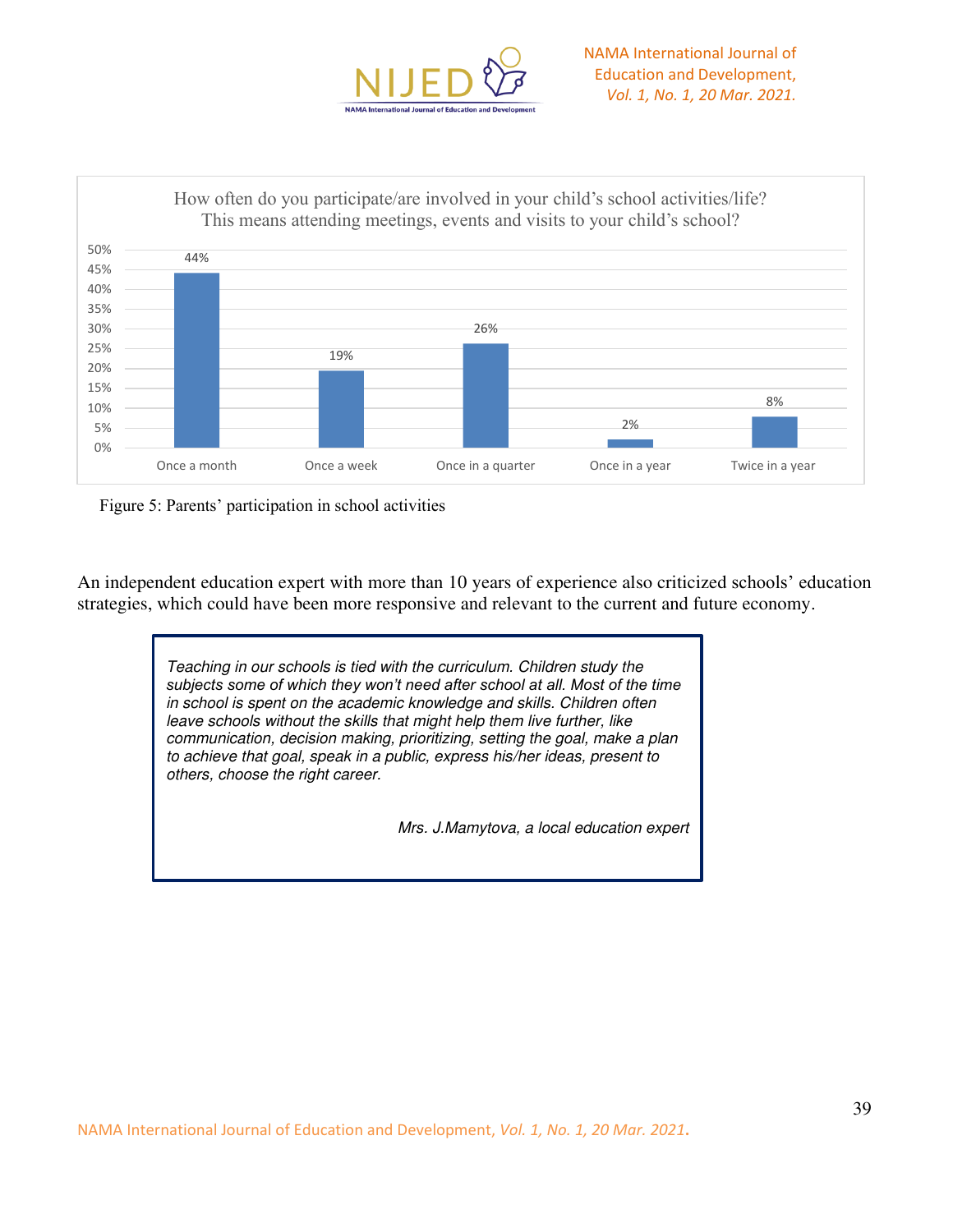

The local expert also emphasized on 5 top challenges faced by school students that could have long-term consequences (Table 1).

| <b>Problems</b>                                                                                     | <b>Problem description</b>                                                                                                                                                                                                                                                         | <b>Consequences</b>                                                                                                                                                    |
|-----------------------------------------------------------------------------------------------------|------------------------------------------------------------------------------------------------------------------------------------------------------------------------------------------------------------------------------------------------------------------------------------|------------------------------------------------------------------------------------------------------------------------------------------------------------------------|
| Interference of gadgets                                                                             | Computer games, phone games, other<br>electronic devices distract students and<br>keep them from reading/learning                                                                                                                                                                  | Students lose interest in<br>reading, critical thinking,<br>become lazy                                                                                                |
| Long distances from/to<br>schools in rural areas, the<br>safety of children on the way<br>to school | Due to poor infrastructure, long<br>distances, destroyed or unconstructed<br>bridges and bumpy roads, students<br>face difficulties to get to schools,<br>especially in wintertime and there are<br>no distant learning facilities in schools<br>in case of any emergencies        | Children become<br>vulnerable and isolated,<br>have no access to education<br>and be left behind                                                                       |
| Overcrowded classes in urban<br>areas                                                               | This is the case in urban areas, where<br>population density is high, and schools<br>cannot accommodate all who want to<br>be enrolled. Therefore, high-rated<br>schools are overcrowded with around<br>30 children in one class.                                                  | Increased pressure on<br>teachers, which leads to<br>poorer quality of education                                                                                       |
| Limited opportunities for<br>extracurricular activities<br>(clubs)                                  | A culture of still prevailing teacher-<br>centered approach left from the Soviet<br>Union does not allow various<br>extracurricular activities that would<br>activate more the learning spirit of<br>students. School children are mostly<br>stuck with indoor classroom subjects. | Slow acceleration for<br>children's motivation for<br>learning                                                                                                         |
| Limited opportunities to<br>develop essential skills (social<br>and life skills)                    | Most schools are busy with teaching<br>only the required subjects and forget<br>about training children on essential<br>skills such as sociability, life skills,<br>critical thinking, etc).                                                                                       | Education that the schools<br>provide for children might<br>not meet the<br>market/industry needs and<br>students will have limited<br>opportunities for<br>employment |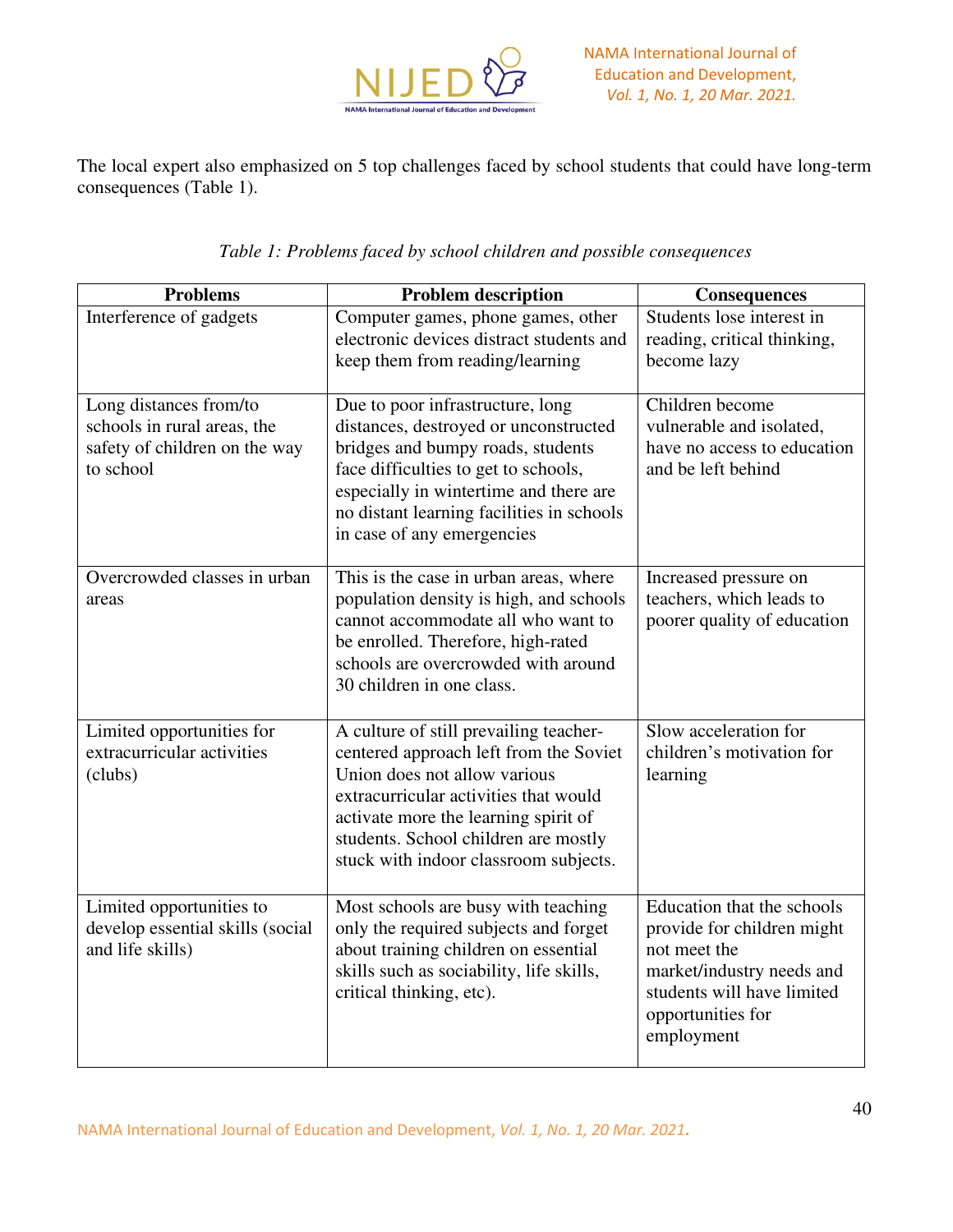

#### **Student empowerment at the school level**

#### *Classroom level findings*

Classrooms are quite packed in surveyed schools with a high proportion of classrooms (89%) having at least 20 students of which 42% have 30 students or more (Figure 6). This number normally diminishes by up to 5 students upon graduating  $9<sup>th</sup>$  grade as  $10<sup>th</sup>$  and  $11<sup>th</sup>$ grades are not compulsory in the Kyrgyz education system (Ministry of Education of KR, 2019). Overcrowded classes put lots of pressure on teachers. According to teachers, a large classroom size can lead to poor quality education due to the pressure they face. Organization and a small allocation of students per grade/class are crucial for the optimal learning experience.



Figure 6: Average size of classes

#### *Learning environment and facilities*

School administration stated that for teachers to teach at their best, the following are necessary:

- Adequate number of qualified teachers
- Classrooms must be equipped with necessary ICT (computers, interactive whiteboards)
- Textbooks and learning materials including teaching resources for children with learning disabilities
- Fully equipped labs for science subjects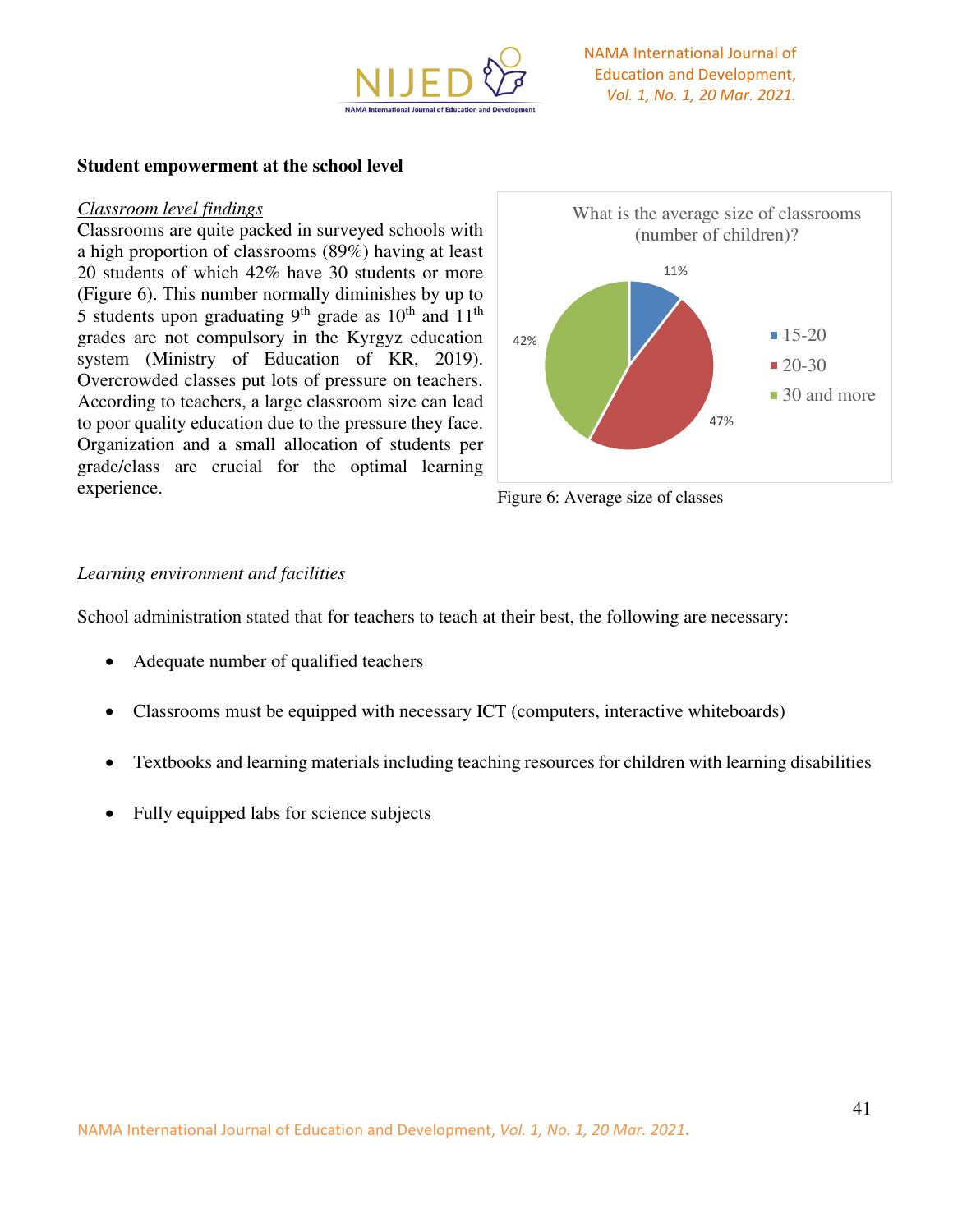

The independent local expert who has been observing schools for many years elaborated on several issues as shown in Table 2.

| <b>Problems</b>                                                                  | <b>Problem description</b>                                                                                                                                                                                                                                        | <b>Consequences</b>                                                                                                                  |
|----------------------------------------------------------------------------------|-------------------------------------------------------------------------------------------------------------------------------------------------------------------------------------------------------------------------------------------------------------------|--------------------------------------------------------------------------------------------------------------------------------------|
| Shortage or turnover of<br>teachers                                              | Because of the lack of good salary<br>and motivation, teachers seek other<br>job opportunities through which they<br>could earn more. Plus, the prestige of<br>teaching has dropped due to again<br>low salary and thus the number of<br>teachers is diminishing. | Quality of education suffers<br>because some teachers are<br>required to teach subjects that<br>they are not specialized in.         |
| Poor school infrastructure                                                       | Due to lack of funding from the<br>government, many schools'<br>infrastructure (building, classrooms,<br>facilities) are in poor condition,<br>especially in rural areas.                                                                                         | School children are at risk of<br>not having a proper learning<br>environment                                                        |
| Limited funding from the<br>government to solve school-<br>related issues        | Due to the poor economy of the<br>country, the government has been<br>unable to invest more in schools.                                                                                                                                                           | This leads to teachers leaving<br>their jobs, poor learning<br>environment, the school<br>education system remains<br>underdeveloped |
| Lack of textbooks, ICT tools                                                     | Lack of funding has led to a lack of<br>modern textbooks and ICT tools.                                                                                                                                                                                           | Quality of education suffers                                                                                                         |
| Outdated laboratories for<br>science subjects (biology,<br>chemistry, geography) | Most schools, especially the rural<br>ones still use old lab instruments<br>needed for science subjects.                                                                                                                                                          | Quality of education suffers                                                                                                         |

# *Table 2: School-related problems in Kyrgyzstan*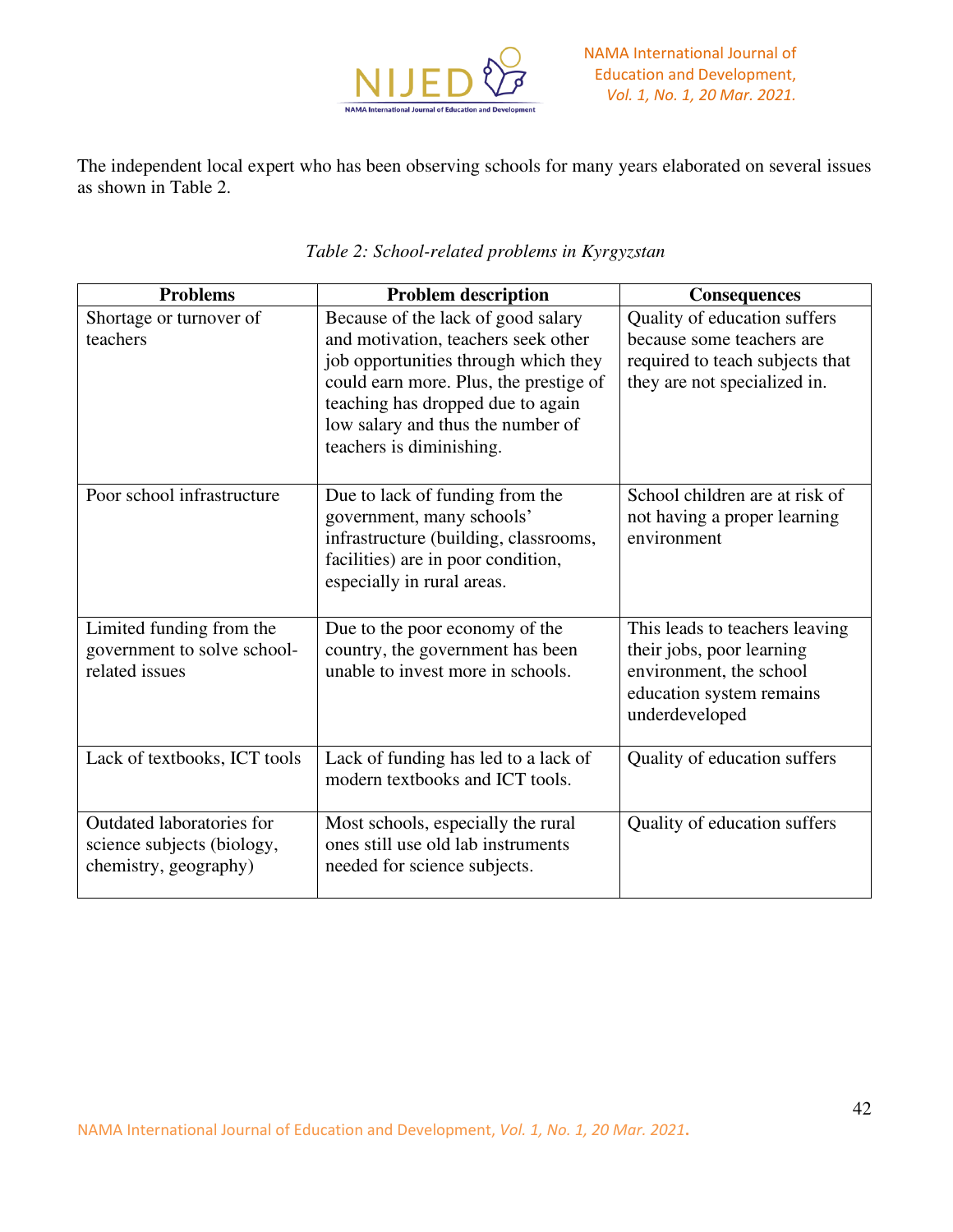

# **Conclusion and Recommendations**

It is generally believed that students should go to a school that is safe, affordable, physically accessible, inclusive and provides high-quality education needed for a brighter future. Moreover, the research revealed that there are some aspects of schools that students/parents are not satisfied with and needed to be improved for schools to better empower and prepare the next generation, that is well educated and prepared to bring positive changes in their communities. It is still the case that many schools in Kyrgyzstan are still 'teachercentered' and follow rules and values inherited from the Soviet era. Even classroom designs and teaching methods are still as they used to be during Soviet times. Thus, to achieve those aspirations, it is recommended that:

- Schools launch and improve career information among students to have a better understanding of the global and national trends to be prepared for.
- Schools introduce additional lessons/lectures about moral and spiritual values apart from traditional subjects.
- The "Every child is unique' approach should be introduced to schools with an emphasis on supporting children's skills and capacities that they are good at. This includes additional targeted courses directed towards strengthening the unique and strong potential of students. For instance, if a student is good at learning languages, then he/she should be grouped with other students with the same interest and must be supported further.
- Both formal and non-formal curriculum as well as syllabus should be 'student-friendly' and school system should become 'student-centered' which allow students to learn freely and focus on their needs, improve their essential skills such as critical thinking, communications, etc.
- Strengthen collaboration with parents to jointly empower students for education and closely work with those kids who have learning disabilities.

In addition, schools need to be fully prepared and equipped to be able to empower their students, with the following:

- Enabling learning environments (proper classroom equipment and facilities).
- Up-to-date resources (books, textbooks, ICT tools, subject-specific tools, etc).
- Improved capacity of teaching staff and enabling environment for them to improve their competences regularly.
- Close collaborations with parents and the community.
- Student empowerment practices such as professional orientation and guidance for students.
- Strong school leadership that prioritizes all the afore mentioned.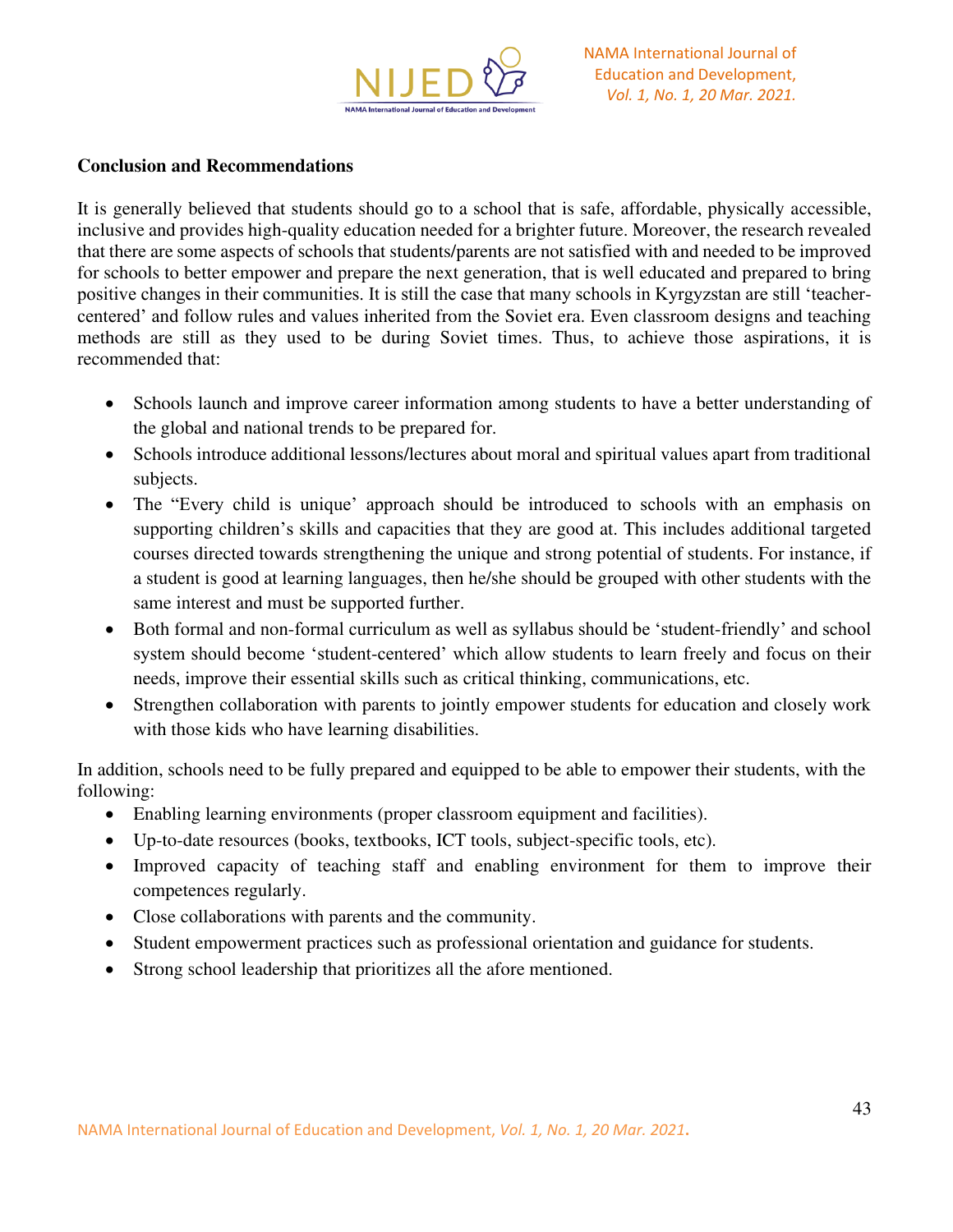

#### **Acknowledgement**

Sincere gratitude to the NAMA Foundation for financial support to conduct this research aimed at assessing 'inclusiveness and quality of education in schools of Kyrgyzstan." Without the great support from NAMA Foundation, this research would not have been possible.

Special thanks to the staff of NICE Kyrgyzstan and PF "Ala-Too" for clear guidance and feedback throughout the fieldwork. Big gratitude to Mr Sapar Omorov and Ms Medina Erkinbekova for their valuable comments on field data collection and analysis as well as on the content of the research.

Many thanks to enumerators from Osh and Talas for their great contributions and commitment while collecting data from target schools. They were flexible and greatly responsible for their work. Thanks also to the education experts for agreeing and sharing their life-long experience and thoughts on how to make schools more inclusive and improve quality education so that 'no child is left behind' from getting an education.

Finally, many thanks to school leadership, academic staff and senior grades among school children in Osh and Talas for participating in the data collection and helping to have a deeper understanding of the situation in schools in terms of inclusiveness and assessing quality education.